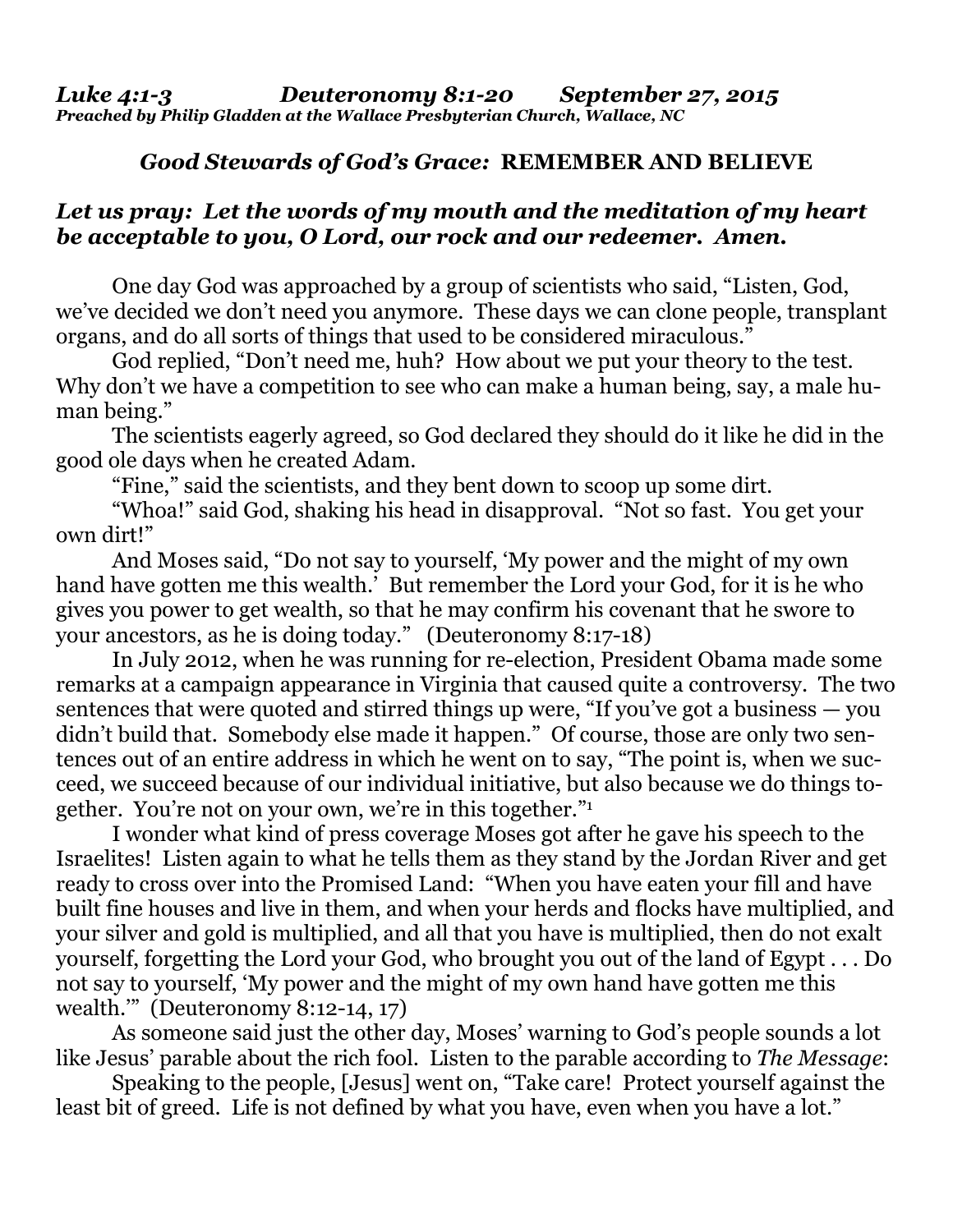Then he told them this story: "The farm of a certain rich man produced a terrific crop. He talked to himself: 'What can I do? My barn isn't big enough for this harvest.' Then he said, 'Here's what I'll do: I'll tear down my barns and build bigger ones. Then I'll gather in all my grain and goods, and I'll say to myself, Self, you've done well! You've got it made and can now retire. Take it easy and have the time of your life!' Just then God showed up and said, 'Fool! Tonight you die. And your barnful of goods — who gets it?' That's what happens when you fill your barn with Self and not with God."

 I don't have any scientific data to back up what I'm about to say — just anecdotal observations gathered over the years. And, by the way, I'm quick to include myself in this description of our attitudes and reactions to things that happen in life. Often when bad things happen to us in life, we're quick to cry out to the Lord, "Why me, O God? Why did this have to happen?" or "Why did you let this happen to me, God?" or even "Why did you make this happen to me, God?"

 When something really good, a wonderful blessing, comes our way, though, are we just as quick to cry out, "Why me, O God? Why did this have to happen?" or "Why did you let this good thing happen to me, God?" or even "Why did you make this good thing happen to me, God?" Maybe not!

 Considering what Moses had to say to God's people that day by the side of the Jordan River, our human nature and tendencies don't seem to have changed much over the years. In the first part of his speech, Moses reminds the people of their years of wandering in the wilderness and how God provided for them all along the way. However, if you read the story of the wilderness wanderings in the book of Exodus, you find out that only three days into their journey, the people are already complaining against Moses and God, and saying, "What shall we drink?" About six weeks later, the whole congregation of the Israelites complained against Moses and Aaron in the wilderness and said, "If only we had died by the hand of the Lord in the land of Egypt, when we sat by the fleshpots and ate our fill of bread; for you have brought us out into this wilderness to kill this whole assembly with hunger." And Moses said to the people, "Your complaining is not against us but against the Lord." (Exodus 15:24; 16:2-3, 8)

 "Remember!" Moses told the people of God. "Remember and believe!" Remember the long way that the Lord your God has led you these forty years in the wilderness . . . by feeding you with manna . . . in order to make you understand that one does not live by bread alone, but by every word that comes from the mouth of the Lord. "Remember!" Moses told the people of God. "Remember and do not forget!"

 Two weeks ago, we gathered around the Lord's Table for the Sacrament of Holy Communion by the lake at Camp Kirkwood. When it came time for me to break the bread and lift the cup, I said some different words I had come across in my worship planning. If you were there that morning, you might remember:

 When I broke the loaf of bread, I said, "Take, eat, remember, and believe that the body of our Lord Jesus Christ was given for the complete forgiveness of all our sins. Take, eat, remember, and believe that the body of Christ is the bread of heaven for us."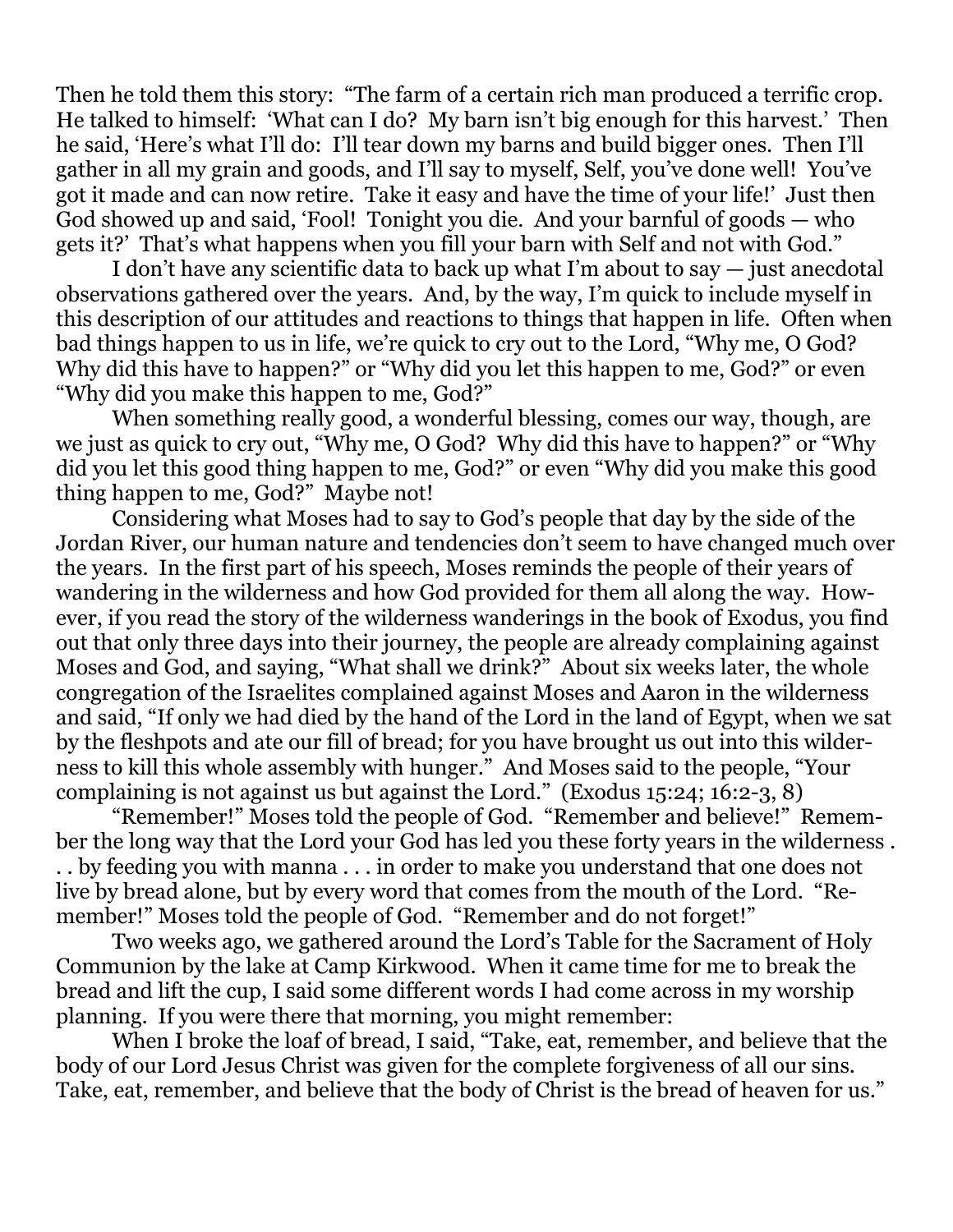When I lifted the cup and poured the juice, I said, "Take, drink, remember, and believe that the blood of our Lord Jesus Christ was given for the complete forgiveness of all our sins. Take, drink, remember, and believe that the blood of Christ is the cup of our salvation."

 Remember! Remember and believe! Remember and trust! Remembering the past — especially remembering what God has done for us when we *couldn't* do anything for ourselves, such as sending his Son to die for our sins and make things right between us and God — remembering the past helps us put the present into perspective. Remembering the past — especially remembering what God has done in our lives helps us discover who is the source of all good things. Remembering the past — especially remembering how God has loved us and guided us and provided for us — can help us trust God for the present and the future. Again and again in his speech, Moses encourages God's people, "Remember the Lord your God! Take care that you do not forget the Lord your God!"

 In another wilderness place, Jesus was tempted to forget the Lord God. After forty days, he must have been hungry. When the devil said, "Command this stone to become a loaf of bread," Jesus must have been tempted to do just that. But Jesus remembered and quoted from our Deuteronomy story: "It is written, 'One does not live by bread alone."

Jesus could have commanded the stone to become a loaf of bread, but the temptation before him was much greater than satisfying a rumbling stomach. He didn't just remember some Bible verses he had learned as a young boy at the synagogue or from Mary and Joseph. Jesus remembered the core of his identity as a child of God and he relied on God for everything.

The two wilderness stories are almost the same story:

 \* Israel, the child of God, wanders in the wilderness for forty years and is dependent on God and is tempted not to trust God for what they need.

 \* Jesus, the Son of God, wanders in the wilderness for forty days and is dependent on God and is tempted not to trust God for what he needs.

 Israel and Jesus both faced the temptation of mistrust. When we forget what God has done and what God has promised to do, the questions start to creep in and determine how we live and what we do: What if we go hungry? What if we don't have enough? How do we know God is trustworthy to do what he says he's going to do?

 Therein lies the danger of living out of a fear or sense of scarcity. What if we don't have enough? becomes the controlling idea and shaper of how we use what God has given us to do what God has called us to do, of our very lives and our mission and ministry.

 Of course, it's a two-sided coin. Ironically, according to Moses, the flip-side has to do with our wealth and blessings. It's as if our two choices are either "What if we don't have enough?" and "Look what my power and the might of my own hand have gotten me." To choose either option in life is to betray our trust in the Lord our God,